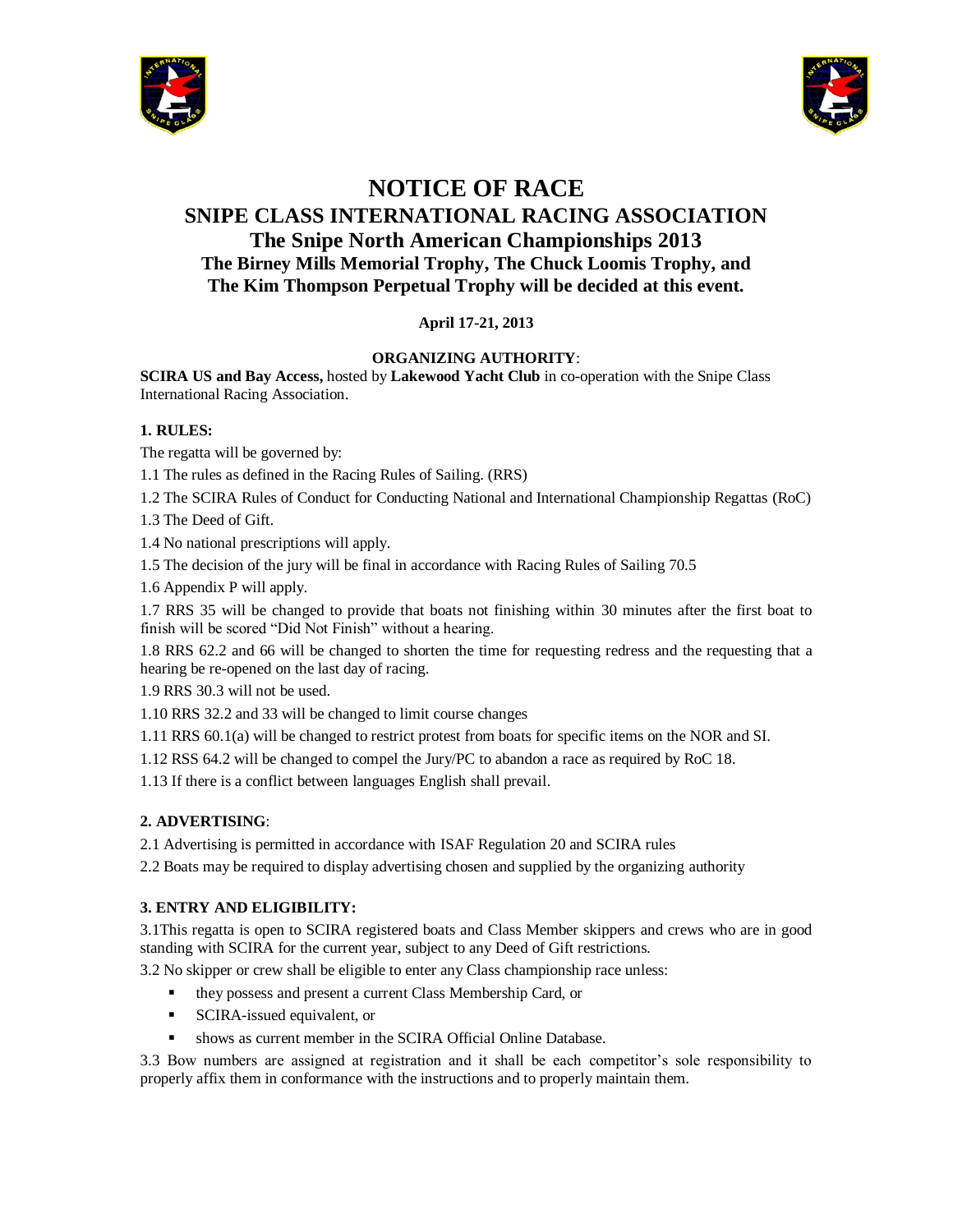



## **4. FEES**:

The entry fee will be \$225.00 US received before April  $1<sup>st</sup>$  2013, and \$250.00 US for all entries received after that date. The fee will include the racing and social events.

# **5. SCHEDULE**

5.1 Registration: Registration closes April  $10^{th}$  7:00PM CST, 3013, Late Registration closes April  $16^{th}$ , 2013 7:00PM CST. Register at:

[https://www.regattanetwork.com/clubmgmt/applet\\_registration\\_form.php?regatta\\_id=6368](https://www.regattanetwork.com/clubmgmt/applet_registration_form.php?regatta_id=6368)

5.2 Measurement: Measurement shall be open April  $17<sup>th</sup> 12:00PM - 5PM CST$ , and April  $18<sup>th</sup> 10:00 AM$ and Shall Close at 4:00 PM CST.

5.3 Competitors briefing 7:00 PM CST, April 18<sup>th</sup>, 2013.

5.4 Schedule of Races:

- April 19<sup>th</sup> first warning not before 10AM additional races to follow.
- April  $20<sup>th</sup>$  first warning not before 10AM additional races to follow.
- April 21<sup>th</sup> first warning not before 10AM additional races to follow. No warning signal shall be made after 2:00PM.

## **6. MEASUREMENT:**

6.1 Measurement will take place in the vicinity of the Seahorse Lounge.

6.2 All boats shall produce a valid measurement certificate and are subject to measurement at any time at the reasonable discretion of the Class or Race Committee.

6.3 All boats are required to have a current Class decal properly displayed.

## **7. SAILING INSTRUCTIONS**:

The Sailing Instructions will be available at the Seahorse Lounge.

## **8. VENUE.**

Races will be sailed on the waters of Galveston Bay.

## **9. COURSES:**

The courses to be sailed are the Class approved courses for The Snipe North American Championship regattas as published in the current SCIRA Official Rulebook and SCIRA web site.

## **10. SCORING:**

The low Point Scoring System, RRS Appendix A, will apply, modified according to SCIRA Deed of Gift.

## **11. SUPPORT BOATS:**

Support boats shall register, within the limits specified in 5.1 above, to the Organizing Committee that will assign an identification to be shown visible on the boat throughout the event.

## **12. INSURANCE:**

Each participating boat shall sign the LYC waiver. Submit Waivers [https://www.regattanetwork.com/clubmgmt/applet\\_registration\\_form.php?regatta\\_id=6367](https://www.regattanetwork.com/clubmgmt/applet_registration_form.php?regatta_id=6367)

## **13 RADIO COMMUNICATION:**

13.1 Except in an emergency, a boat shall neither make radio transmissions while racing nor receive radio communications not available to all boats.

13.2 This restriction also applies to mobile telephones.